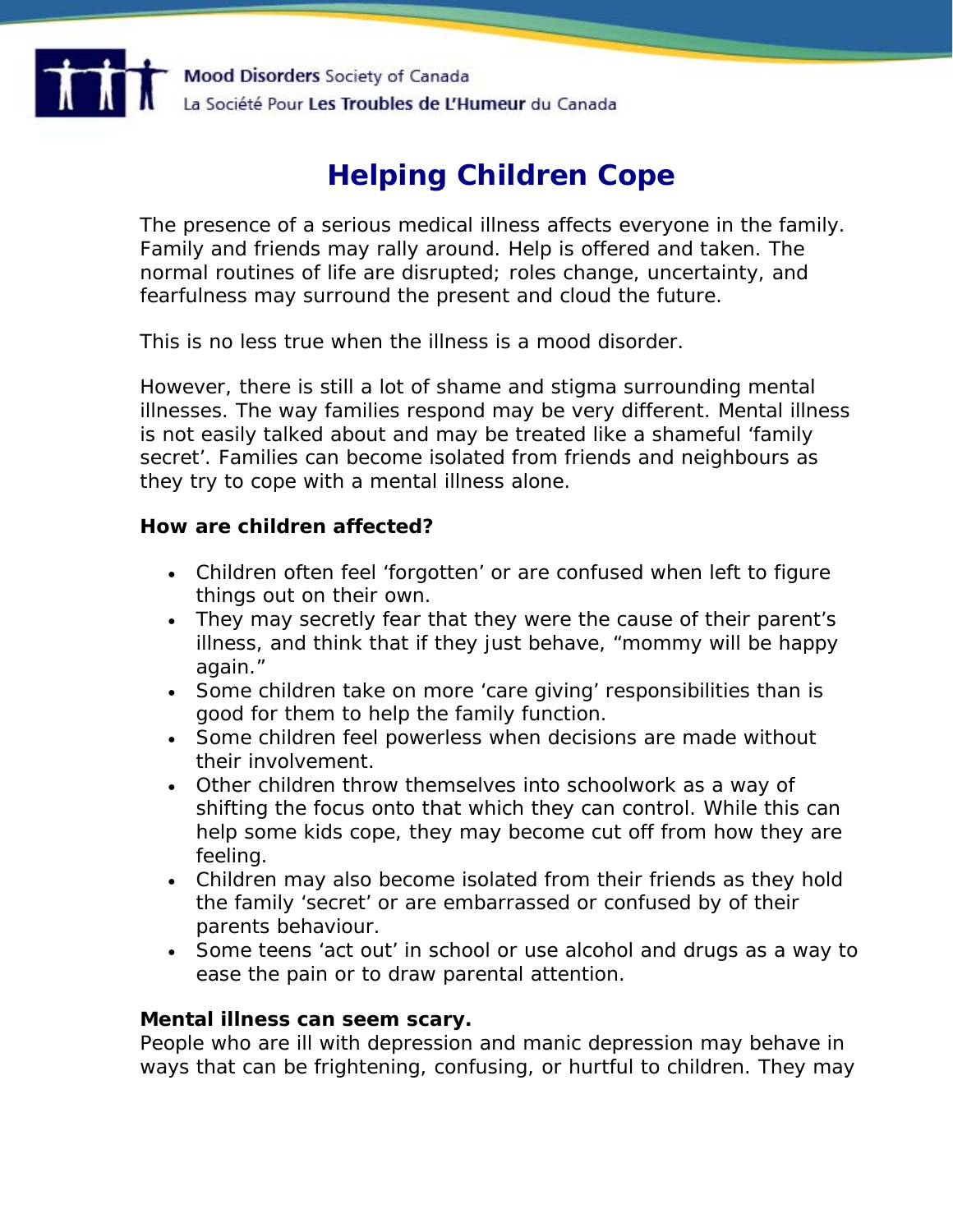say things that they would normally not say or behave in embarrassing ways.

Children know something is wrong. They can feel it. Their once happy and involved parent may now be withdrawn and irritable spending all their days in bed. Harsh words may be spoken or worse yet no words at all. These illnesses can be very hard for children to understand.

# **Children need accurate, honest information.**

Children need accurate information about what is going on and why. However, think carefully about the amount of information you share and the level of detail. Match your information to what the child wants to know, their age and level of maturity.

Some important key messages children need to hear are:

- This is medical illness.
- With treatment and support, their parent will get better.
- They did not cause this illness to happen.
- They cannot make the illness better.
- Mood disorders affects the way a person thinks, feels, and behaves.
- Remind the child that it is the 'illness' speaking not their parent when they say hurtful or frightening things.

# **What helps children cope?**

### **Reassure them they are loved.**

During stressful times, when parental attention is drawn away from the child by illness, they may fear that they are not loved. Take time to let them know they are loved and how important they are in the family. Take time to be with them. Reassure them that what is happening is not their fault and that the sadness, irritability, and anger are caused by the illness. Make special 'alone' time for your child even if it is only for a few minutes.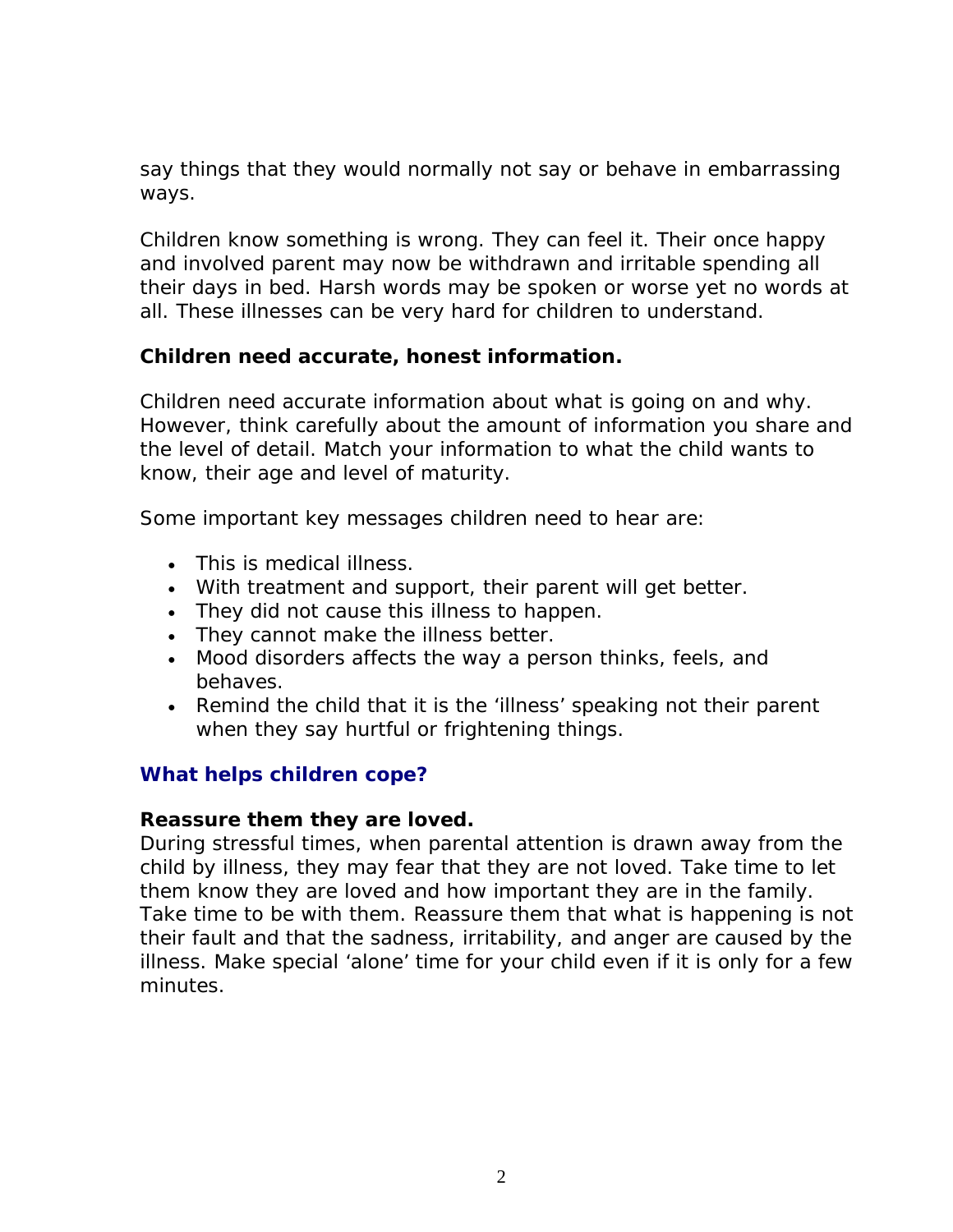# **Encourage children to be children**

Children need to be given permission to get on with the important tasks of their life.

- Encourage them to focus on the important tasks of their life like friends, school, and sports.
- Support their participation in school-based and extracurricular activities. Physical activities like sports help kids cope better with stress.
- Be careful not to rely on children for the support you are use to getting from your partner.
- If you need more support, use your friends, join a self-help group, or seek professional counselling.
- Maintain normal routines as much as possible. Set rules and limits for your children. Children feel safer when there is predictable structure and reasonable rules.
- Take time to do fun/normal things together as a family.
- Take care not to involve children in adult problems.

# **Involve others in building support**

Those children who enjoy a broad base of family supports and friendship to draw on are able to adjust to the presence of mood disorders better. Research tells us those children who enjoy a trusting relationship, even with just one caring adult, are better able to cope with difficulties. Stay in touch with child care providers and teacher. Let them know it is a challenging time for the family. Ask them to let you know if there are problems with your child.

During periods of illness when your time and attention is limited consider asking family members, or family friends to help by spend some time with your children. The extra support during difficult times will help everyone.

# **Let them share how they feel**

Children may need to be gently encouraged to share their thoughts and feelings. They may be more willing to open up when you are involved in doing tasks together like making supper, driving to soccer, or doing the dishes. Let them know it is OK to feel angry, confused, or upset by the illness. These feelings are normal. Children may need to grieve the absence of the 'well' parent and feel angry that their parent is ill.